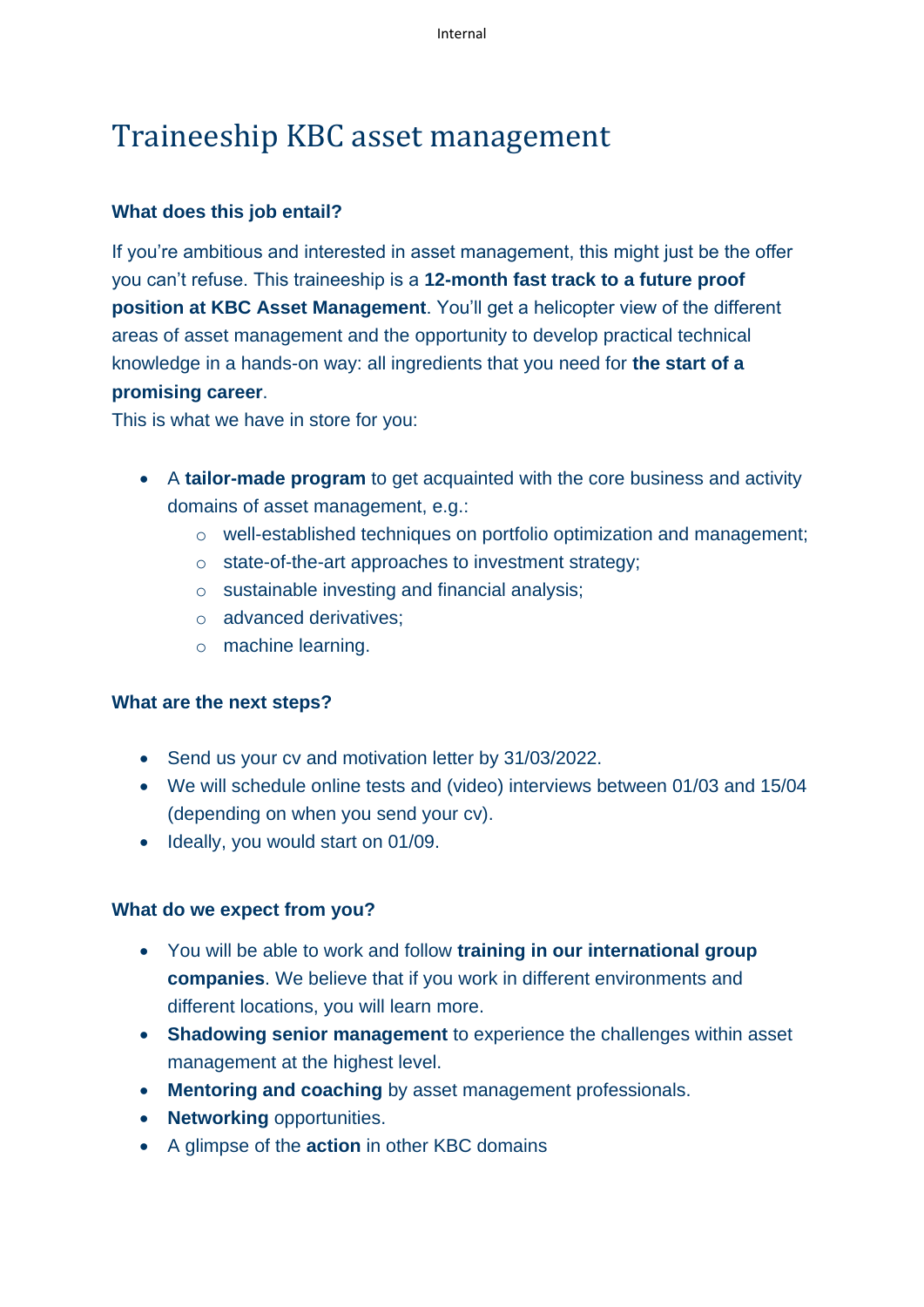And the learning experience won't end once you've successfully completed your traineeship. As a team member at KBC AM, you will find yourself in a dynamic work environment in a **team with great diversity**. You will have **learning opportunities throughout your career and share knowledge with your colleagues** all the time. You can also count on a stimulating working atmosphere and fun!

Because the asset management department of KBC Group is active in Brussels, Prague and Dublin, you will be able to work in **Belgium, Czech republic or Ireland**, depending on where you live. You will receive a contract with the local KBC entity in the corresponding country.

#### **Your key strenghts?**

We are looking for someone who can make an impact. We think that person will fit the description below. But you're welcome to try and convince us you're the right person even if you can't tick all the boxes. Let's see:

- You have a master's degree or higher, or you will graduate in 2022. You have a **maximum of three years of professional experience**.
- You have an excellent academic track record and spontaneous interest in one of the themes that are top of mind for us:
	- o quantitative investment research;
	- o portfolio management and optimization;
	- o macro or financial economics and/or financial analysis;
	- o sustainable investing;
	- o financial risk management;
	- o financial legislation, in particular with respect to climate issues;
	- o recent developments in compliance for the financial industry.
- You're **fluent in English**. French is an additional asset.
- You have **programming experience** in Matlab, Python, or another programming language.
- You have outstanding analytical, communication and interpersonal skills. You find it easy to **collaborate with others**.
- You're ambitious and feel you have the potential to **grow into a key expert or a key management position**.
- You **easily adapt to new environments**: working remote, using advanced digital tools, relying on AI-driven applications, basing decisions on data, … you wouldn't have it any other way.